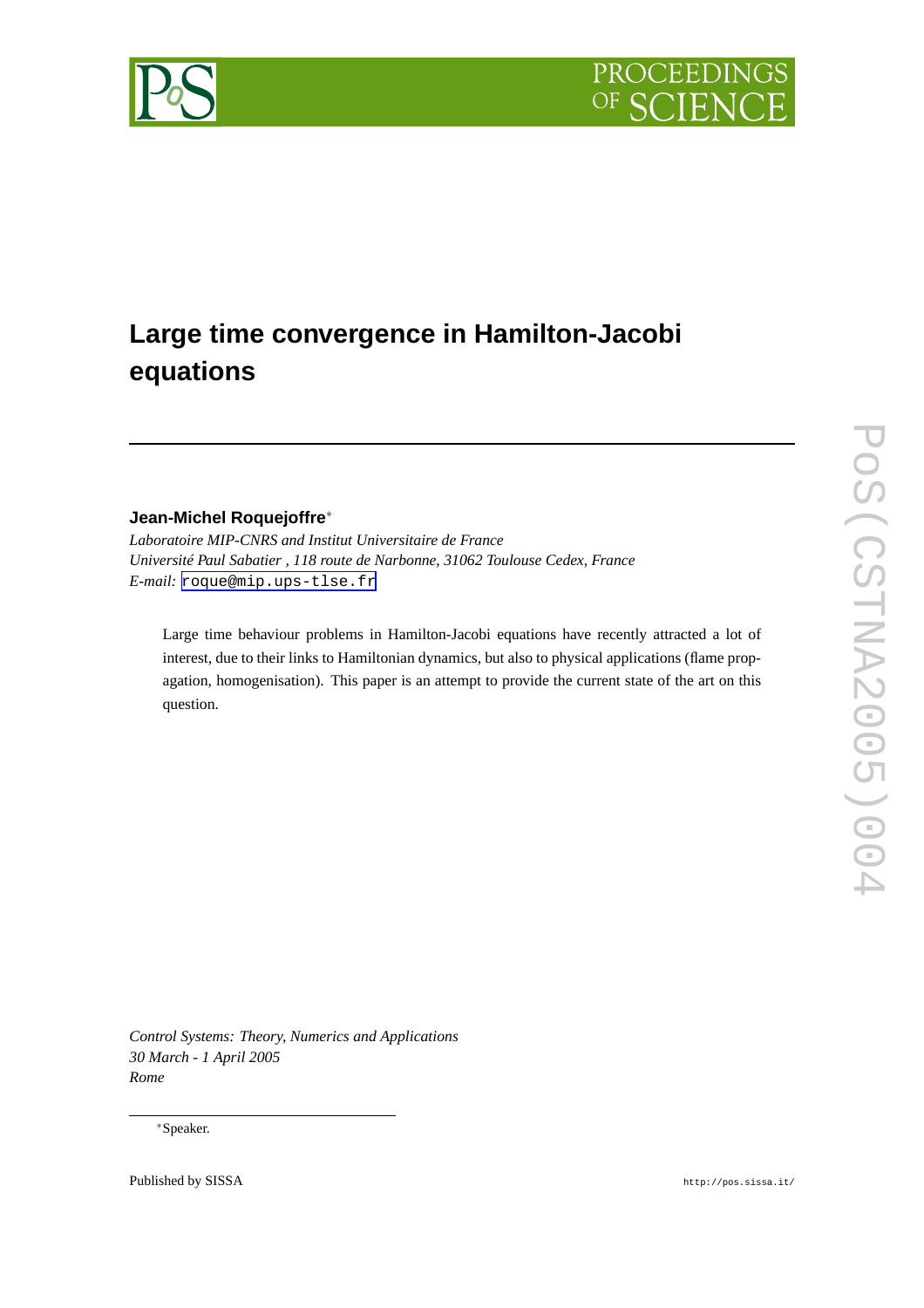## <span id="page-1-0"></span>**1. Introduction**

Consider the Cauch y Problem

$$
u_t + H(x, Du) = 0 \quad \text{in } (0, +\infty) \times \mathbb{R}^n,
$$
\n(1.1)

$$
u(x,0) = u_0(x) \quad \text{in } \mathbb{R}^n. \tag{1.2}
$$

Typically,  $H \in C(\mathbb{R}^n \times \mathbb{R}^n)$  and  $u_0 \in W^{1,\infty}(\mathbb{R}^n)$  are assumed to be periodic in *x*, while  $H(x, p)$  is also assumed to be convex, smooth and coercive in p, i.e.

$$
H(x,p) \to +\infty \quad \text{as } |p| \to +\infty \quad \text{uniformly w.r.t. } x \in \mathbb{R}^n. \tag{1.3}
$$

As a consequence of these assumptions, the solutions are global in time, Lipschitz continuous and periodic in x. See [\[3](#page-13-0)] for a very complete account of what can be expected.

The first step in the study of large time behaviour in (1.1-1.2 ) consists in solving a so-called ergodic problem, namely a stationary Hamilton-Jacobi Equation of the type

$$
H(x, D\phi) = \lambda \quad \text{in } \mathbb{R}^n. \tag{1.4}
$$

where both the function  $\phi$  and the constant  $\lambda$  are unknown. The key result here is due to Lions-Papanicolaou-Varadhan [\[25](#page-14-0)] , and was intended to homogenisation: there exists a unique constant  $\lambda$  such that (1.4) has a Lipschitz continous, periodic solution. It is worth remarking at this stage that the actual interest of this result is to provide a bounded solution and this is where periodicity plays a k e y role. This property breaks down when periodicity is dropped, and this becomes a major difficulty . See for instance [[12](#page-13-0) ] for homogenisation results in nonlinear random media.

The connection with large time behaviour is then as follows: one first proves that the solution *u* of (1.1)-(1.2) satisfies

$$
\frac{u(t,x)}{t} \to -\lambda \quad \text{as } t \to +\infty \quad \text{uniformly in } \mathbb{R}^n,
$$
 (1.5)

then one may examine whether a property of the form

$$
u(t,x) + \lambda t \to u_{\infty}(x) \quad \text{as } t \to +\infty, \quad \text{uniformly in } \mathbb{R}^n,
$$
 (1.6)

where  $u_{\infty}$  is a solution of (1.4), is true. It is worth pointing out that, if a property like (1.5) can be obtained rather easily as a consequence of the standard maximum principle for (1.1), the more precise asymptotic behavior (1.6) is, on the contrary, a far more difficult result; in fact, the asymptotic behavior of solutions of  $(1.1)-(1.2)$  remained an open problem for a long time - all the more as (1.6 ) may not be true.

This might explain wh y large time behaviour recei ved very little attention before the last 8 to 10 years. Namah and Roquejoffre [[26](#page-14-0) ] were the first to break the difficulty under the following additional assumptions

$$
H(x,p) \ge H(x,0) \quad \text{in } \mathbb{R}^n \times \mathbb{R}^n \quad \text{and} \quad \max_{\mathbb{R}^n} H(x,0) = 0. \tag{1.7}
$$

This assumption, which can be slightly generalized by replacing  $H(x,0)$  by  $H(x,D\varphi(x))$  where  $\varphi : \mathbb{R}^n \to \mathbb{R}$  is a  $C^1$ , Lipschitz continuous function, seems to be a bit restrictive. However, it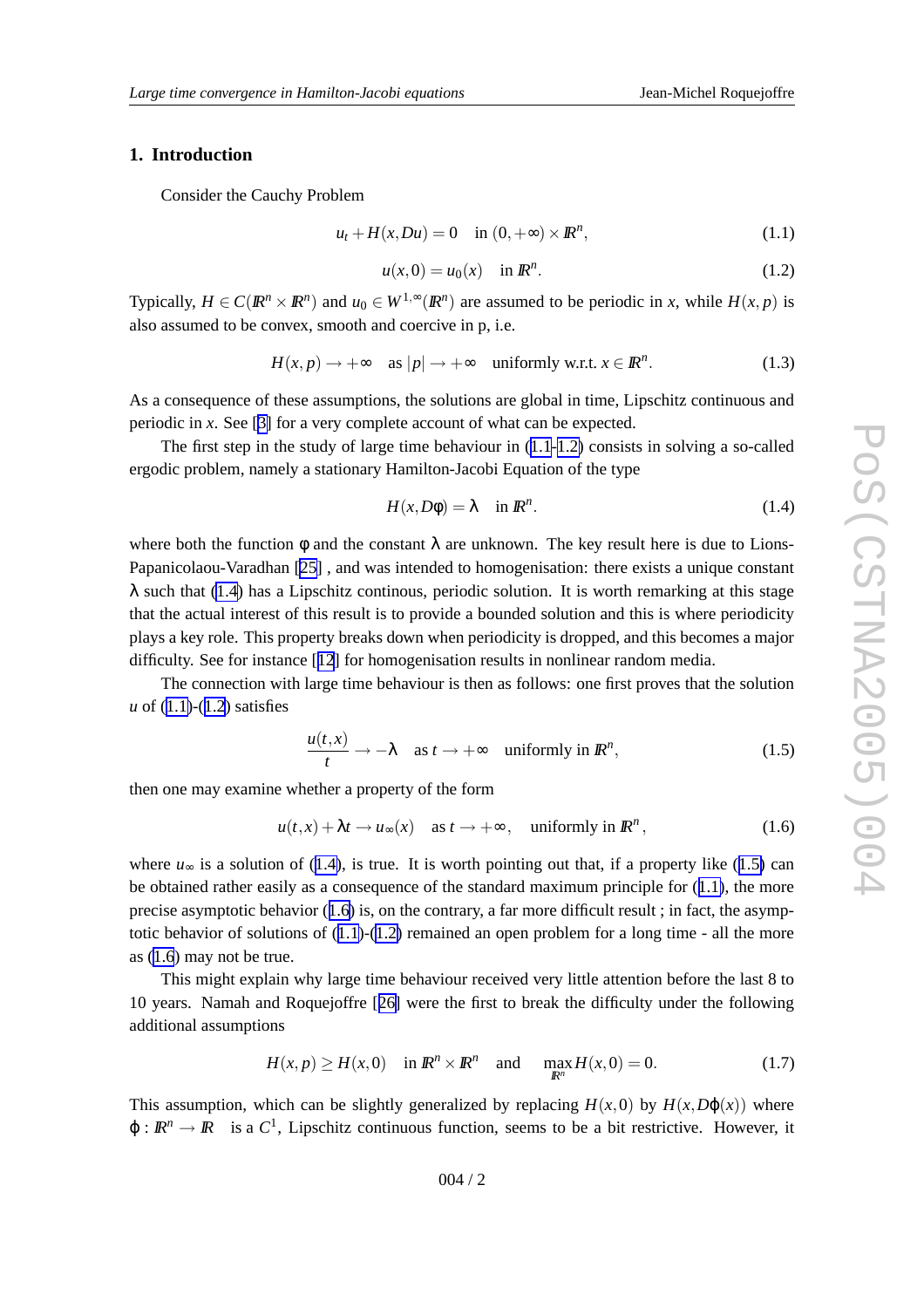<span id="page-2-0"></span>covers several interesting cases - such as reversible hamiltonians:  $H(x,p) = H(x,-p)$  and, on the other hand, does not require strict conv exity assumptions on *H* in *p* .

An important general result is due to Fathi [[18\]](#page-13-0), who proved ([1.6](#page-1-0)) with dynamical systems type arguments, and in particular giving to the Aubry-Mather set - roughly speaking, an attractor for the geodesics associated to the representation formula of *u* - a central role. Contrarily to Namah and Roquejoffre, Fathi uses strict convexity assumptions on  $H$  (and also far more regularity) but he does not need [\(1.7](#page-1-0)) and his proof can indeed handle cases where ([1.7](#page-1-0)) is not satisfied. In fact, (1.7) can be interpreted as a case where the Mather set has a particular form. Fathi' s proof was revisited by Roquejoffre, who managed to drop the use of the conservation of the Hamiltonian along the geodesics. This allowed him to pro v e partial results in the 1D time dependent case [[29\]](#page-14-0). This result was completed by Bernard [\[9\]](#page-13-0), and a much simplified proof, relying on some ideas in [[29\]](#page-14-0), was issued in [\[10](#page-13-0)].

A paper of Barles and Souganidis [\[7\]](#page-13-0), which generalizes both Namah-Roquejoffre and Fathi' s results and which can even handle some cases where  $H$  is not convex in  $p$ . The key assumption is on the quantity  $H_p(x, p) \cdot p - H(x, p)$  which, in some sense, measures the attractivity of the Mather set. A dynamical systems approach is given for less smooth hamiltonians - essentially keeping only the strict convexity - in an interesting preprint of Davini and Siconolfi [[14\]](#page-13-0).

Although the question can be considered as settled in the time independent, space periodic case, important open problems remain, especially when the hamiltonian *H* is allowed to depend on time, for instance in a periodic fashion. We will also see that ([1.6](#page-1-0) ) is not be true in certain cases. The paper is organised as follows: first, we shall give the main lines of a proof for ([1.6](#page-1-0)) in the periodic, strictly convex case; this will be the object of Section 2. Then we will examine where the proof breaks down, and give an account of some cases when it can be mended, and some cases hen the result is simply not true: to this end we will examine the time-periodic and non strictly conv e x cases in Section 3, and the non spatially periodic case in Section 4.

Acknowledgement. This paper is based on a talk that I was invited to give at the INDAM conference 'Control and Numerics', held by Profs. Cannarsa, Capuzzo-Dolcetta, Gara vello and Piccoli. It is my pleasure to thank them for this very interesting meeting, and for their hospitality.

# **2. Convergence in the smooth, spatially periodic, strictly convex case**

Let  $\mathbf{T}^n$  be the *n*-dimensional unit torus. The main result of this section is the following.

**Theorem 1.** ([[18\]](#page-13-0),[[29\]](#page-14-0),[[7](#page-13-0)]) Assume the hamiltonian  $H(x,p)$  to be smooth, 1-periodic in x, superlinear and strictly convex in  $p$  - uniformly with respect to x. Let  $u_0(x)$  be a continuous, 1-periodic Cauchy datum. Then there is a solution  $\phi(x)$  of [\(1.4](#page-1-0)) such that the solution  $u(t,x)$  of ([1.1-1.2](#page-1-0)) *satisfies*

$$
\lim_{t \to +\infty} (u(t,x) - \phi) = 0.
$$

The general scheme is as follows: first, one identifies a uniqueness set for ([1.4\)](#page-1-0), i.e. a closed subset of  $\mathbf{T}^n$ , called  $\mathcal{M}_0$ , such that, if  $\lambda$  is the only constant for which ([1.4](#page-1-0)) has solutions, then the Dirichlet problem

$$
H(x, Du) = 0 \text{ in } \mathbf{T}^n \backslash \mathcal{M}_0, \qquad u \text{ imposed on } \mathcal{M}_0 \tag{2.1}
$$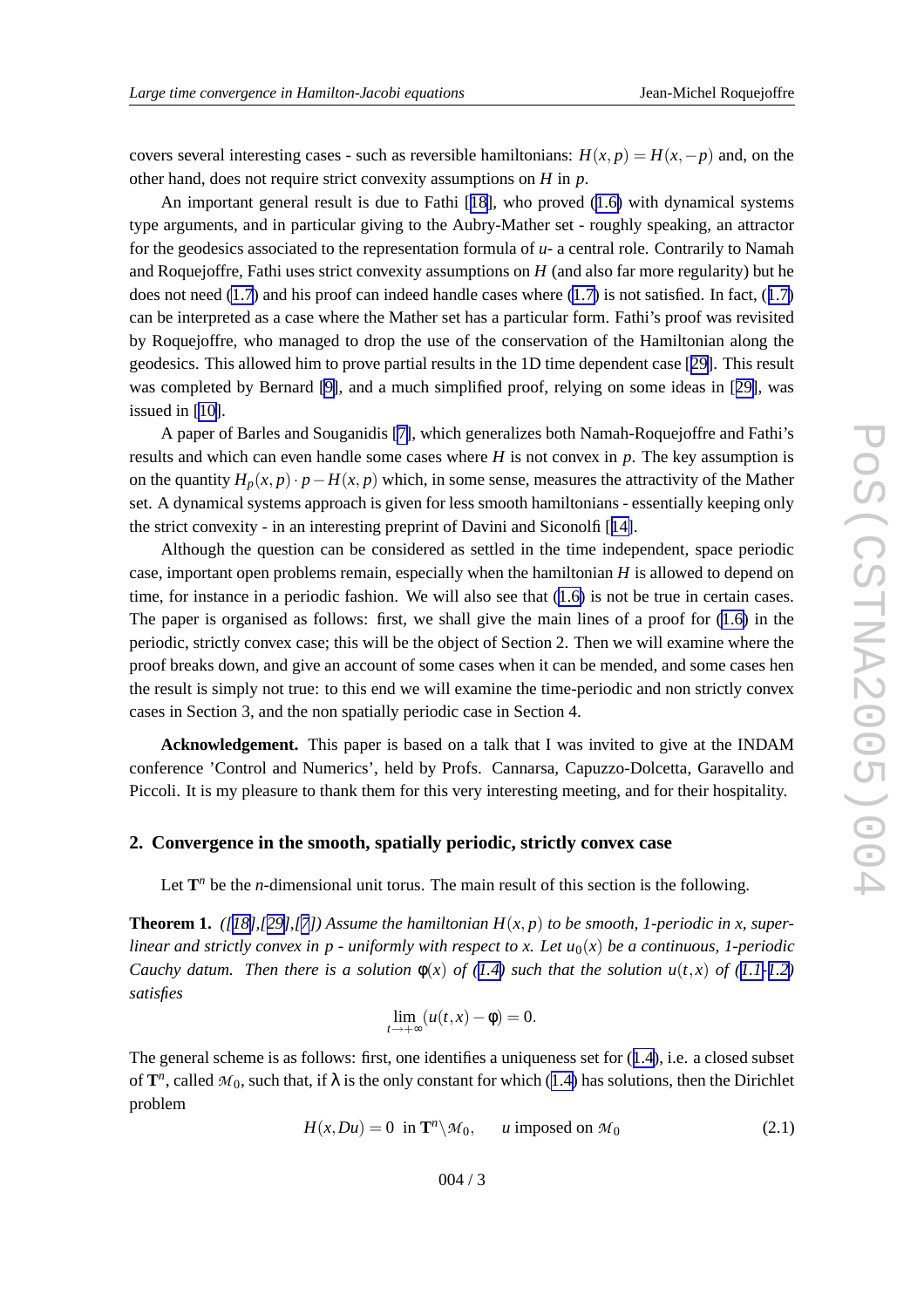From now on the constant  $\lambda$  in ([1.4](#page-1-0)) will be, without loss of generality, set to 0.

#### **2.1 General properties of viscosity solutions**

type argument.

We recall in this section some well understood properties of viscosity solutions without proof, see [\[24](#page-14-0)], [[3](#page-13-0)], or [[17\]](#page-13-0). Let us denote  $\mathcal{T}(t): C(\mathbf{T}^n, \mathbf{R}) \longrightarrow C(\mathbf{T}^n, \mathbf{R})$  the mapping which associates to each function  $u_0 \in C(\mathbf{T}^n, \mathbf{R})$  the function  $u(t,.)$ , where  $u(t,x) \in C([0, +\infty[\times \mathbf{T}^n, \mathbf{R})$  is the viscosity solution of ([3.1](#page-6-0)) such that  $u(0,.) = u_0$ .

Cauchy Problem converges, on  $M_0$ , to a solution of ([1.4\)](#page-1-0). We then conclude by a Barles-Perthame

We have the semigroup property

$$
\mathcal{T}(t'-t)\mathcal{T}(t) = \mathcal{T}(t')
$$

for  $0 \le t \le t'$ . Moreover the mappings  $\tau(t)$  are contractions,

$$
\left\|T(t)u - T(t)v\right\|_{\infty} \leq \left\|u - v\right\|_{\infty}.
$$

Finally, the mappings  $\mathcal{T}(t)$  are compact. More precisely, given a bounded set  $B \subset C(\mathbf{T}^n, \mathbb{R})$ , there exists a positive nondecreasing function  $K(\epsilon):]0,\infty[\longrightarrow]0,\infty[$  such that  $\tau$   $(t)u$  is  $K(\epsilon)$ -Lipschitz for all  $u \in B$  and all  $t \geq s + \varepsilon$ . See [[24](#page-14-0)]

The mappings  $\tau(t)$  are nondecreasing and satisfy  $\tau(t)(u+c) = c + \tau(t)(u)$  for all real c.

#### **2.2 Lax-Oleinik formula, calibrated cur ves and Aubry-Mather set**

In this section, we recall some consequences of the "explicit" Lax-Oleinik formula, culminating with the construction of the Aubry-Mather set as a uniqueness set for  $(1.4)$  $(1.4)$ . Almost no proofs will be given here; we refer to [[17\]](#page-13-0), [[18\]](#page-13-0), [[29](#page-14-0)] for the proofs.

The Lax-Oleinik formula is

$$
\mathcal{T}(t)u_0 = \inf_{\gamma} \left( u_0(\gamma(0)) + \int_0^t L(\gamma, \dot{\gamma}) \, d\sigma \right) \tag{2.2}
$$

where the infimum is taken on the set of piecewise  $C^1$  curves with values in  $\mathbf{T}^n$ , such that  $\gamma(t) = x$ . In the above, the Lagrangian  $L(x, y)$  is defined as the Legendre transform of  $H$ :

$$
L(x, v) = \max_{p \in \mathbb{R}} \left( p.v - H(x, p) \right).
$$

It is a classical result from the calculus of variations that, under our assumptions, the infimum in (2.2) is reached by  $C^2$  curves. The Lipschitz constant of these curves only depends on L.

Let  $u:[0,+\infty[\times T^n \longrightarrow \mathbb{R}$  be a viscosity solution of ([1.1\)](#page-1-0). A curve  $\gamma:[0,+\infty[\supset [t,t'] \longrightarrow T^n$ is said *calibrated* by *u* on the *interval*  $(t, t')$  if

$$
u(t',\gamma(t')) = u(t,\gamma(t)) + \int_t^{t'} L(\gamma,\dot{\gamma}) d\sigma.
$$

004 / 4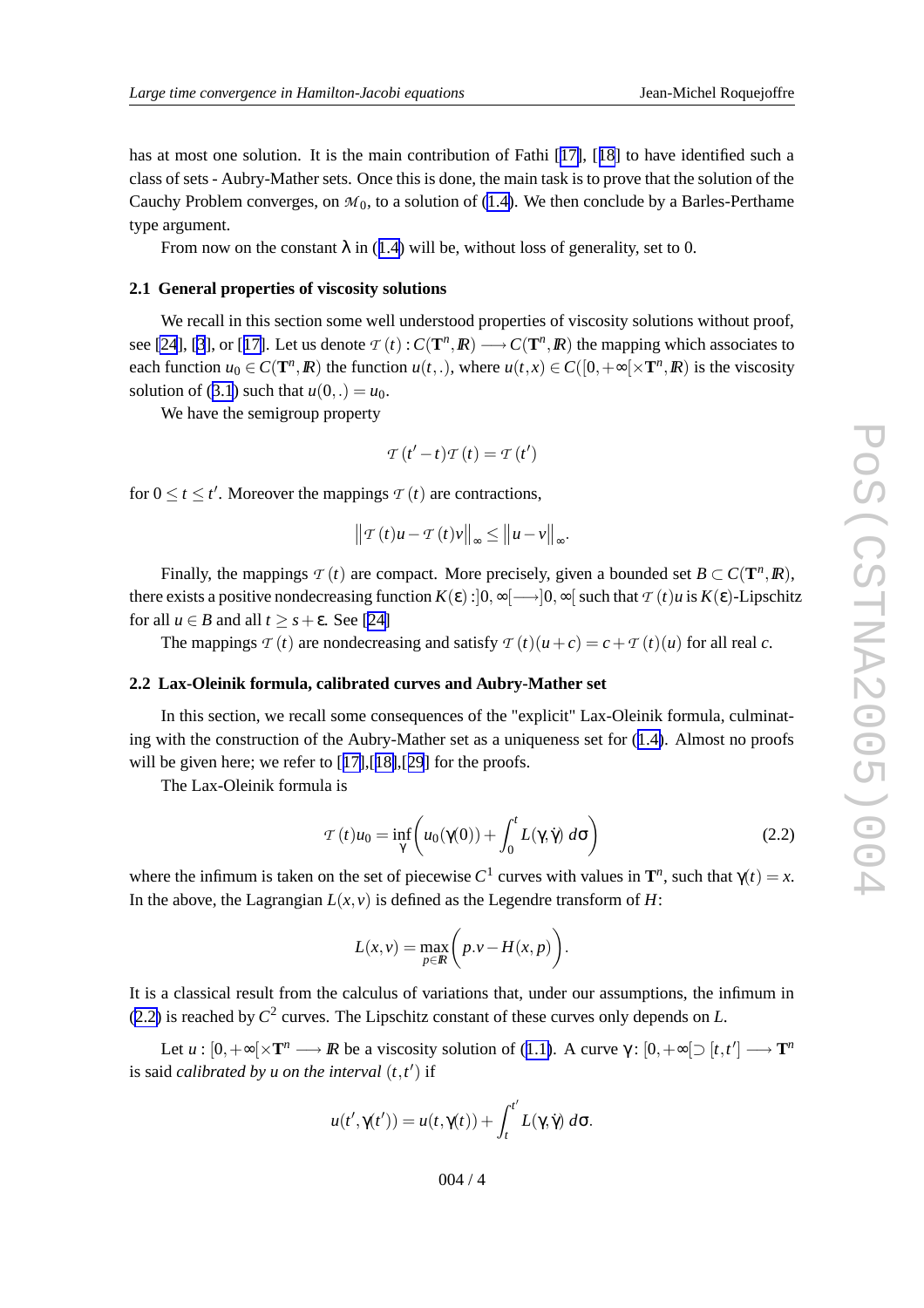From [[17\]](#page-13-0), if  $\gamma$ :  $[t, t'] \longrightarrow \mathbf{T}^n$  is calibrated by *u*, then  $u_x$  exists at each point  $(s, \gamma(s)), s \in [t, t']$  and satisfies

$$
u_x(s,\gamma(s)) = L_\nu(\gamma(s),\dot{\gamma}(s)) \Longleftrightarrow \dot{\gamma}(s) = H_p(\gamma(s),u_x(s,\gamma(s)).
$$

More precisely, there exists a positive nondecreasing function  $K(\varepsilon):]0,\infty[\longrightarrow]0,\infty[$  such that any minimizing curve  $\gamma : [t, t + \varepsilon] \longrightarrow \mathbf{T}^n$  satisfies  $\|(\dot{\gamma}, \ddot{\gamma})\|_{\infty} \leq K(\varepsilon)$ .

Such a result was already lurking in [\[28\]](#page-14-0), but was not made that systematic.

Let us now consider a solution  $\phi(x)$  of [\(1.4\)](#page-1-0). The Lax-Oleinik formula applies to  $\phi$ , and a classical compactness argument gives the existence of curves  $\gamma : \mathbb{R} \longrightarrow \mathbb{T}^n$  which are calibrated by φ on all compact interval.

It is a consequence of [[17\]](#page-13-0), or Mather's shortening lemma, see [[23](#page-14-0)] that two such curves cannnot intersect. More precisely if  $\gamma_1$  and  $\gamma_2 : \mathbb{R} \longrightarrow \mathbb{T}^n$  are calibrated by  $\phi$ , and if there exists a *t* such that  $\gamma_1(t) = \gamma_2(t)$ , then  $\gamma_1 = \gamma_2$ . It interested to see that some forms of this non-intersection propery holds for higher dimensional objects, such as hypersurfaces; see a spectacular example in Caffarelli-de la Llave [[11\]](#page-13-0).

Let  $\mathcal{D}_{\phi} \subset \mathbf{T}^n$  be the set of points  $\gamma(0)$ , where  $\gamma: \mathbb{R} \longrightarrow \mathbf{T}^n$  is calibrated by  $\phi$  on the whole interval  $(-\infty, +\infty)$ . This is a nonempty compact set. For each *t*, we define the mapping  $S^t_{\phi} : \mathcal{D} \longrightarrow$ **T**<sup>*n*</sup> which associates to each  $x \in \mathcal{D}_{\phi}$ , the value  $\gamma(t)$ , where  $\gamma : \mathbb{R} \longrightarrow \mathbb{T}^n$  is the unique calibrated curve satisfying  $\gamma(0) = x$ . It is a bi-Lipschitz homeomorphism onto its image. Let us note  $\mathcal{M}_{\phi}$  its global attractor: this is the closure in  $\mathbf{T}^n$  the set of points  $x \in \mathcal{D}_{\phi}$  which are the limit of a sequence  $S^{t_k}(y)$  with  $y \in \mathcal{D}_{\phi}$  and  $(t_k)_k$  an indefinitely increasing sequence. The set  $\mathcal{M}_{\phi}$  is non-empty and compact. We call M the union, in  $\mathbb{R} \times \mathbb{T}^n$ , of the graphs of curves  $S^t_{\phi}(x), x \in \mathcal{M}_{\phi}$ .

All the objects constructed so far: the sets  $\mathcal{D}_{\phi}$  and  $\mathcal{M}_{\phi}$ , as well as the mapping  $S_{\phi}^t$ , depend on the steady solution φ that was chosen in the beginning. Let us therefore define the sets

$$
\mathcal{A}_0 = \bigcap_{\phi} \mathcal{D}_{\phi}, \ \ \mathcal{M}_0 = \bigcap_{\phi} \mathcal{D}_{\phi},
$$

where the intersection is taken on the set of steady solutions. This last set is usually called the Aubry-Mather set. We will see in the next paragraph that  $M_0$  is non void, and will play the uniqueness role that we expect.

**Example.** Assume that the hamiltonian  $H(x, p)$  has the form  $|p|^2 - f(x)$ , where f is a smooth, nonnegative function. Then  $M_0$  is exactly the zero set *Z* of *f*: indeed, we have

$$
L(x, v) = \frac{1}{4}|v|^2 + f(x).
$$

It is then easily seen from the Lax-Oleinik formula that a curve  $\gamma$ , calibrated by  $\phi$  on  $\mathbb{R}$ , should have

$$
\lim_{t\to+\infty}f(\mathbf{Y}(t))=0:
$$

if not, then we have - taking into account that  $|\dot{\gamma}|$  is bounded:  $\lim_{t \to \infty} \mathbf{T}(t)\phi(\gamma(0)) = +\infty$ . Hence  $M_0 \subset Z$ . Conversely, if  $x_0 \in Z$ , we have  $S^t_{\phi}(x_0) = x_0$ .

One may prove directly, by a trivial adaptation of the uniqueness proof in [[3\]](#page-13-0), that  $\mathcal{M}_0$  is a uniqueness set in this case. A complete study of the equation  $|Du|^2 - f(x) = 0$  in a bounded open subset of  $\mathbb{R}^n$  - the study in  $\mathbf{T}^n$  is completely equivalent - is presented in [[24\]](#page-14-0).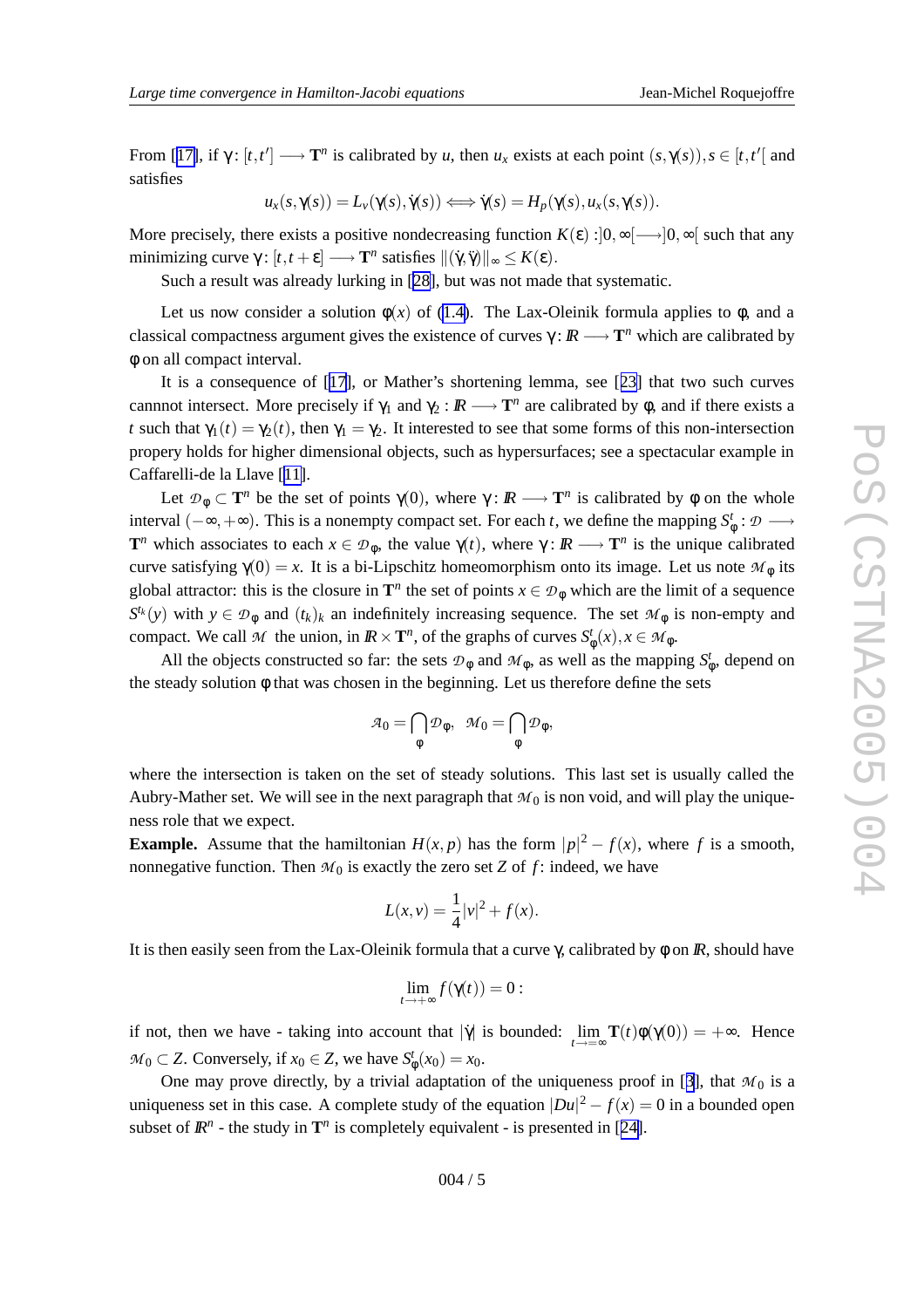#### <span id="page-5-0"></span>**2.3 The Aubry-Mather set is a uniqueness set; convergence**

The following remark, made in [[29\]](#page-14-0), is the key point to the convergence proof:

**Lemma 1.** Let  $u(t,x): [s,\infty[\times T^n \longrightarrow \mathbb{R} \text{ be a viscosity solution of } (1.1), \text{ let } \phi(x) \text{ be a steady solution.}$  $u(t,x): [s,\infty[\times T^n \longrightarrow \mathbb{R} \text{ be a viscosity solution of } (1.1), \text{ let } \phi(x) \text{ be a steady solution.}$  $u(t,x): [s,\infty[\times T^n \longrightarrow \mathbb{R} \text{ be a viscosity solution of } (1.1), \text{ let } \phi(x) \text{ be a steady solution.}$ *tion. Let*  $x \in \mathcal{D}_{\phi}$ *. Then the function*  $t \mapsto u(t, S^t_{\phi}(x)) - \phi(S^t_{\phi}(x))$  *is non-increasing.* 

The  $\omega$ -limit set of  $u_0$  with respect to the semigroup  $\tau$  is then classically defined as

$$
\omega(u_0)=\{\psi\in C(T^n): \ \exists (t_n)_n\to+\infty: \ \lim_{n\to+\infty}||\mathcal{T}(t_n)-\psi||_{\infty}=0\}.
$$

From Section 2.1,  $\omega(u_0)$  is a nonvoid compact, connected subset of  $C(T^n)$ .

The important consequence of Lemma 1 is also pro ved in [[29\]](#page-14-0):

**Corollary 1.** Let  $\psi$  be in  $\omega(u_0)$ , and choose  $x \in \mathcal{M}_{\phi}$ . Then the function  $t \in \mathbb{R} \mapsto \mathcal{T}(t)\psi(S_{\phi}^t(x))$  –  $\phi(S^t_{\phi}(x))$  *is constant.* 

It follows that the curve  $S^t_{\phi}(x)$  is calibrated by  $\mathcal{T}(t)\psi$ . But notice that this fact has nothing to do with the particular choice of  $u_0$ : it just follows from the fact that  $\tau$   $(t)\psi$  is a time-global solution of ([1.1](#page-1-0)). The consequence is then the following, originally due to Fathi [[17\]](#page-13-0):

**Theorem 2.** *M* <sup>0</sup> *is a uniqueness set.*

With the aid of Corollary 1, the proof is easy: let indeed  $\phi_1$  and  $\phi_2$  be two steady solutions of ([1.1](#page-1-0)); assume that  $\phi_1 = \phi_2$  on  $\mathcal{M}_0$ . Take  $x \in \mathbf{T}^n$  and consider

$$
y\in \omega_{S_{\varphi_1}^t}(x),\quad z\in \omega_{S_{\varphi_1}^t}(y);
$$

the subscript  $S_{\phi_1}$  indicating that we are taking  $\omega$ -limit sets with respect to the dynamics of  $S_{\phi_1}^t$ . Corollary 1 implies that, if  $\gamma(t) = S_{\phi_1}^t(y)$ , then  $\gamma$  is also calibrated by  $\phi_2$ . Lemma 1 implies that  $\phi_1(y) \leq \phi_2(y)$ , and the same argument with, this time,  $S_{\phi_2}^t$  implies  $\phi_2(y) \leq \phi_1(y)$ . Hence the theorem.

Coming back to our  $\omega$ -limit solution  $u(t,.) := \mathcal{T}(t)\psi$ , we deduce that  $u, \mathcal{T}(t)\varphi$  and  $\varphi$  are differentiable on  $\mathcal{M}_{\phi}$ . Consider  $(t, x) \in \mathbb{R} \times \mathcal{M}_0$ ; a Taylor expansion of the equation

$$
\frac{d}{dt}(u-\phi)(t,x)=0
$$

at order 2 in  $u - \phi$ , together with the strict convexity of *H*, yields the

**Corollary 2.** For  $(t, x) \in \mathbb{R} \times M_0$  we have

$$
\partial_t (u - \phi)(t, x) = D(u - \phi)(t, x) = 0.
$$

This implies the convergence of  $\tau(t)u_0$  on  $\mathcal{M}_0$ .

Once convergence on  $M_0$  is secured, the convergence of the semigroup everywhere is granted by (by now) classical viscosity solutions arguments.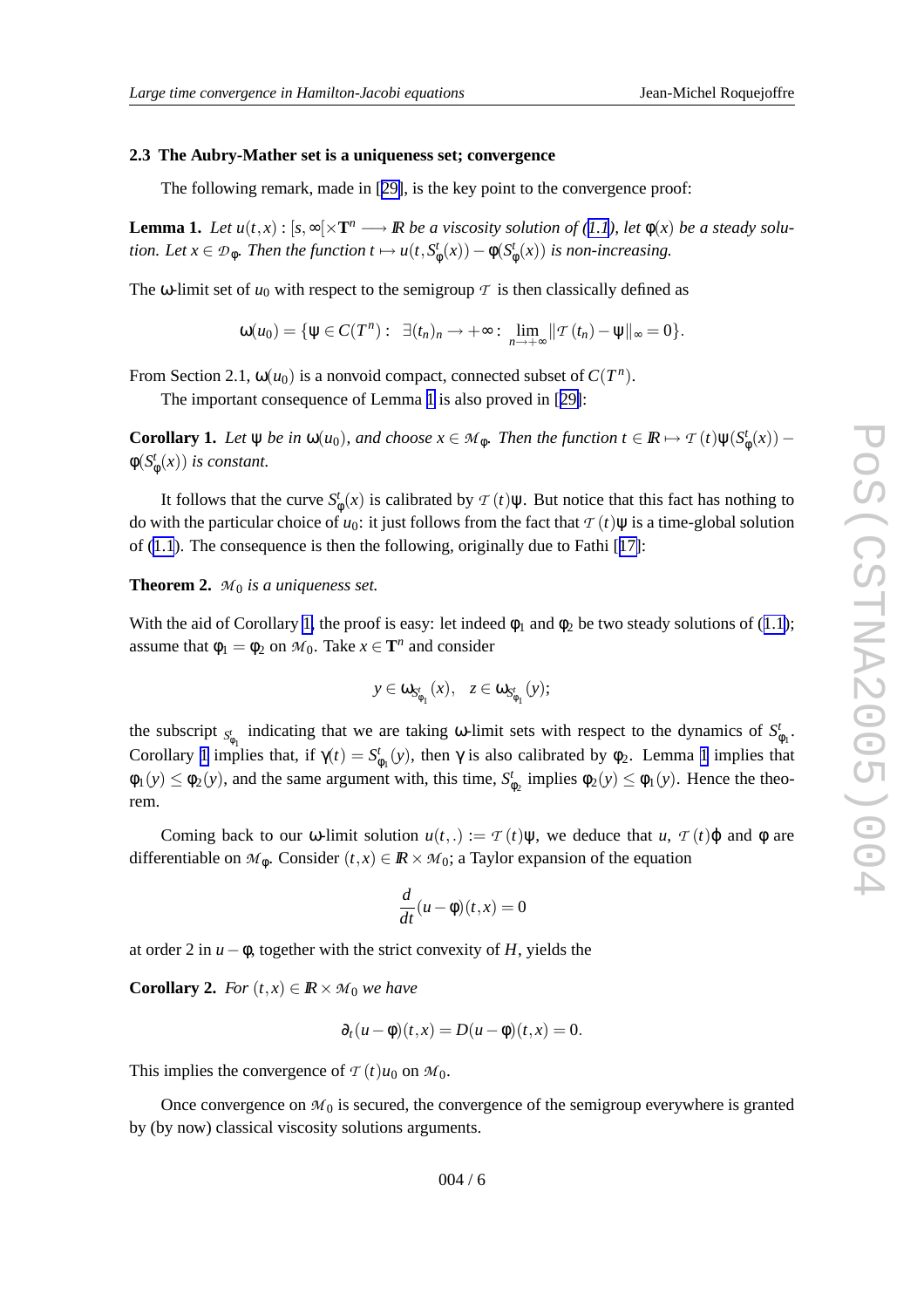#### <span id="page-6-0"></span>**Proposition 1.** *The function*

$$
\phi(x) = \liminf_{t \to +\infty} T(t)u_0(x)
$$

*is a steady viscosity solution of ([1.1\)](#page-1-0).*

It is a steady super-solution by the Barles-Perthame lemma [[4\]](#page-13-0). That it is a sub-solution results from simple operations on the Lax-Oleinik formula. Also, because of the convergence of  $T(t)u_0$ on  $M_0$ , it coincides with any element  $\psi$  of  $\omega(u_0)$  on  $M_0$ . This is therefore the perfect candidate for convergence. To prove that it is indeed the goal of our quest, we need the last

**Proposition 2.** Let  $u(t,x): \mathbb{R} \times \mathbb{T}^n \longrightarrow \mathbb{R}$  be a global and bounded viscosity solution of (3.1) such *that*  $u = \phi$  *on*  $M_0$ *, then*  $u = \phi$  *on*  $\mathbf{T}^n$ *.* 

The proof of this result is a simple extension of Theorem [2](#page-5-0) , and concludes the proof of Theorem [1](#page-2-0).

**Particular cases.** 1. Let us come back to the hamiltonian  $H(x, p) = |p|^2 - f(x)$ , where *f* is nonnegative with nontrivial zero set - that we have already identified with  $M_0$ . Here the convergence on  $M_0$  is not difficult to prove: for every  $x \in M_0$ , the function  $t \mapsto T(t)u_0$  is nonincreasing. The convergence proof of  $\tau\left( t\right) u_{0}$  to a steady solution may then proceed by a Kruzhkov transform; see [[26\]](#page-14-0). The idea of using the Kruzhkov transform - in a rather elaborate way - is also the basis of the purely PDE proof of Barles and Souganidis [\[8\]](#page-13-0).

2. The case  $n = 1$ . Here the dynamics of the extremals is known: they either converge to critical points of the hamiltonian, or co ver the whole circle. In the latter case, the steady solutions are smooth. This fact was noted in [\[30\]](#page-14-0), which may be considered as an embryo of the proof of Theorem [1](#page-2-0) .

**Remark.** A striking fact of Theorem [1](#page-2-0) is that its proof does not necessitate any knowledge of the *dynamics of the Lagrangian semigroup S t , whic h might be extremely complicated. Unfortunately, this situation is not going to prevail in the non-strictly convex, or time-dependent case . The only* examples - to this date - where one can say something about the large time dynamics of  $(1.1)$  $(1.1)$  $(1.1)$  are *except the strictly convex, autonomous case - the ones where a good knowledg e of the underlying Lagrangian dynamics is available .*

#### **3. When convergence breaks down**

In this section we review two - very similar, as a matter of fact - cases where relatively complete information on the large-time dynamics of [\(1.1](#page-1-0) ) is known: time-dependent Hamiltonians on the circle, and eikonal equations in the plane.

#### **3.1 Time-periodic hamiltonians**

This time, [\(1.1](#page-1-0) ) becomes

$$
u_t + H(t, x, u_x) = 0, \quad x \in \mathbf{T}
$$
\n
$$
(3.1)
$$

where  $\mathbf{T} := \mathbf{T}^1$  is the unit circle. The Hamiltonian  $H(t, x, p) : \mathbb{R} \times \mathbf{T} \times \mathbb{R} \mapsto \mathbb{R}$  is  $C^2$ , 1-periodic in  $t$ , strictly convex in  $p$ , super-linear, and satisfies the following completeness assumption: the Hamiltonian vector-field

$$
X(t, x, p) = (H_p(t, x, p), -H_x(t, x, p))
$$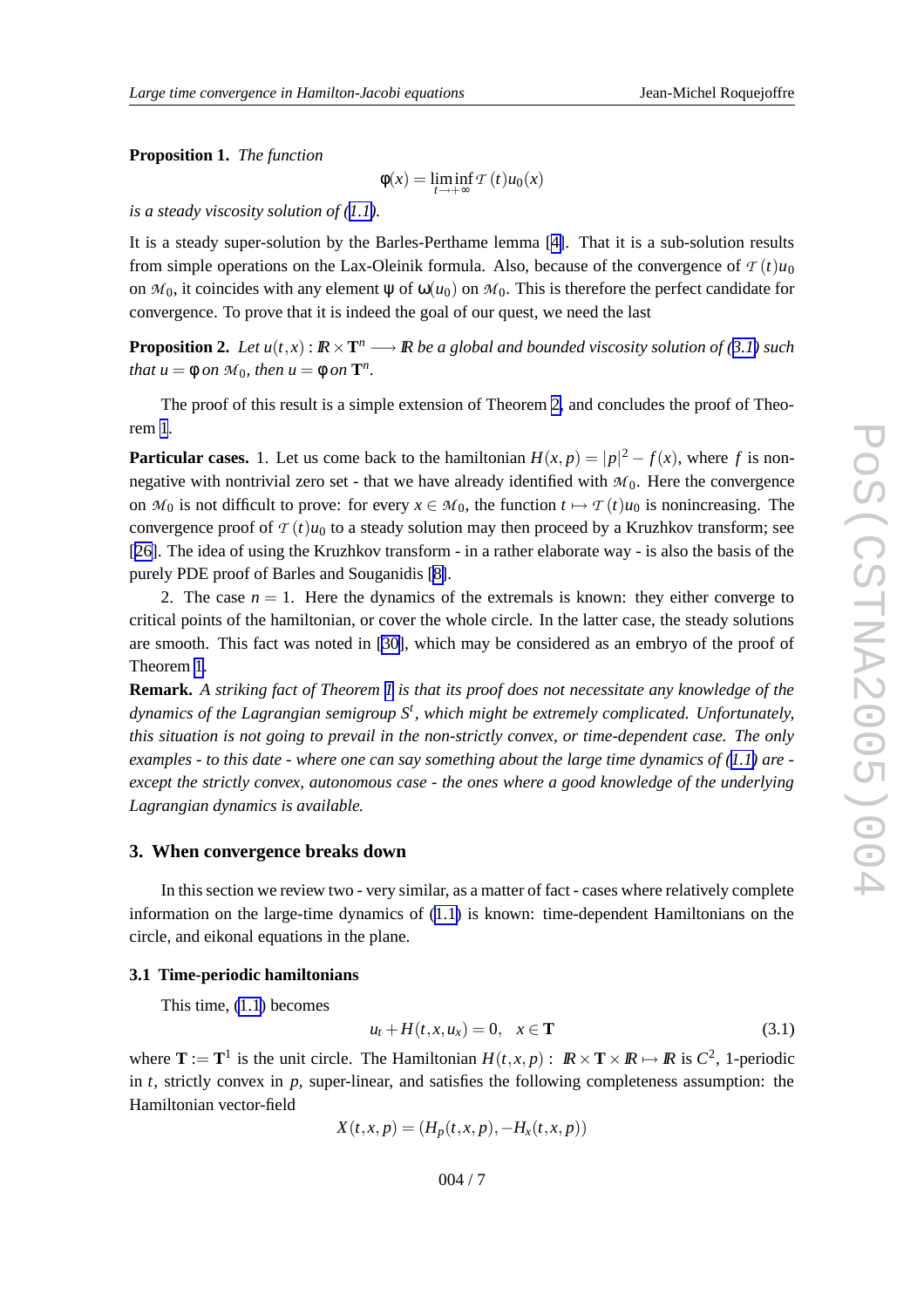<span id="page-7-0"></span>is complete, *i.e.* for all  $(t_0, x_0, p_0)$ , there exists a  $C^2$  curve  $\gamma(t) = (x(t), p(t)) : \mathbb{R} \longrightarrow \mathbb{T} \times \mathbb{R}$  such that  $(x(t_0), p(t_0)) = (x_0, p_0)$  and  $\dot{\gamma}(t) = X(t, \gamma(t))$  for all  $t \in \mathbb{R}$ . Note that this hypothesis is satisfied if there exists a constant *C* such that  $|H_t| \le C(1+H)$ .

Once again, the Cauchy Problem for ([3.1](#page-6-0)) is well posed in the viscosity sense: given a time  $s \in \mathbb{R}$  and a continuous function  $u_0: \mathbf{T} \to \mathbb{R}$ , equation ([3.1](#page-6-0)) has a unique viscosity solution  $u(t, x)$ :  $[s, +\infty[\times T \longrightarrow R]$ , such that  $u(s, .) = u_0$ . It will be denoted by  $\tau(s, t)u_0$ . Also - and this is not specific to the one-dimensional setting, there exists, as in the autonomous setting, a real number λ such that  $u(t, x) - \lambda t$  is bounded for all viscosity solution  $u : [s, +\infty[ \times T \longrightarrow \mathbb{R}$  of ([3.1\)](#page-6-0). Once again we may assume, without loss of generality, that  $\lambda = 0$ .

The main result that we are going to comment on in this section is the following.

**Theorem 3.** ([[29\]](#page-14-0), [[9](#page-13-0)], [\[10](#page-13-0)]) Let  $u(t,x): [s,+\infty[\times T \longrightarrow \mathbb{R} \text{ be a viscosity solution of (3.1). There}$  $u(t,x): [s,+\infty[\times T \longrightarrow \mathbb{R} \text{ be a viscosity solution of (3.1). There}$  $u(t,x): [s,+\infty[\times T \longrightarrow \mathbb{R} \text{ be a viscosity solution of (3.1). There}$ *exist an integer*  $T$  *and a*  $T$ -periodic in  $t$  viscosity solution:  $\phi(t,x)$  such that

$$
\lim_{t\longrightarrow\infty}||u(t,.)-\phi(t,.)||_{\infty}=0.
$$

**Remarks.** *1. Strictly speaking , convergence here does not break down, since we still recover some asymptotic time-periodicity. What breaks down anyway is the convergence to 1-periodic solutions* in time: there are indeed viscosity solutions of equations of the form  $(3.1)$  $(3.1)$  $(3.1)$  which do not converge to 1-periodic solutions, see [[8](#page-13-0)] and [[20\]](#page-13-0). More precisely, one can build solutions which are periodic *in time , but of minimal period greater than one .*

2. The case  $n > 1$  is essentially open.

Let us denote  $\tau(s,t): C(T,R) \longrightarrow C(T,R)$  the mapping which associates to each function  $u_0 \in C(\mathbf{T}, \mathbf{R})$  the function  $u(t,.)$ , where  $u(t, x) \in C([s, +\infty[\times \mathbf{T}, \mathbf{R})]$  is the viscosity solution of ([3.1](#page-6-0)) such that  $u(s,.) = u_0$ .

We have the Markov property

$$
\mathcal{T}(t,t')\mathcal{T}(s,t) = \mathcal{T}(s,t')
$$

for  $s \le t \le t'$ , hence the mappings  $\mathcal{T}(0,n) = \mathcal{T}(0,1)^n$ ,  $n \in \mathbb{N}$  form a discrete semi-group. We will note  $\mathcal T$  for  $\mathcal T(0,1)$  for simplicity. All the properties listed in Sections 2.1 are true, as well as the regularity results emanating from the Lax-Oleinik formula - which is of course also true here. Things begin to change when we look at the calibrated curves: one may not define a continuous dynamical system with them, only a discrete one. This rather innocent looking change causes a lot of trouble in Section 2.3.

More precisely, let  $\phi(t, x)$  be a 1-periodic solution of ([3.1\)](#page-6-0). Mather's shortening lemma still implies that that tw o curves calibrated by φ cannnot intersect. Let

$$
\mathcal{D}^\,\emptyset \subset I\!\!R \times \mathbf{T}
$$

be the union of the graphs of these curves, and  $\mathcal{D}_0^{\phi}$  $\gamma_0^{\varphi}$  ⊂ **T** be the set of points  $\gamma$ (0), where  $\gamma : \mathbb{R} \longrightarrow$  **T** is calibrated. This is a nonempty compact set. For each t, we define the mapping  $S^t : \mathcal{D} \longrightarrow \mathbf{T}$ which associates to each  $x \in \mathcal{D}_0$ , the value  $\gamma(t)$ , where  $\gamma: \mathbb{R} \longrightarrow \mathbb{T}$  is the unique calibrated curve satisfying  $\gamma(0) = x$ . It is a bi-Lipschitz homeomorphism onto its image.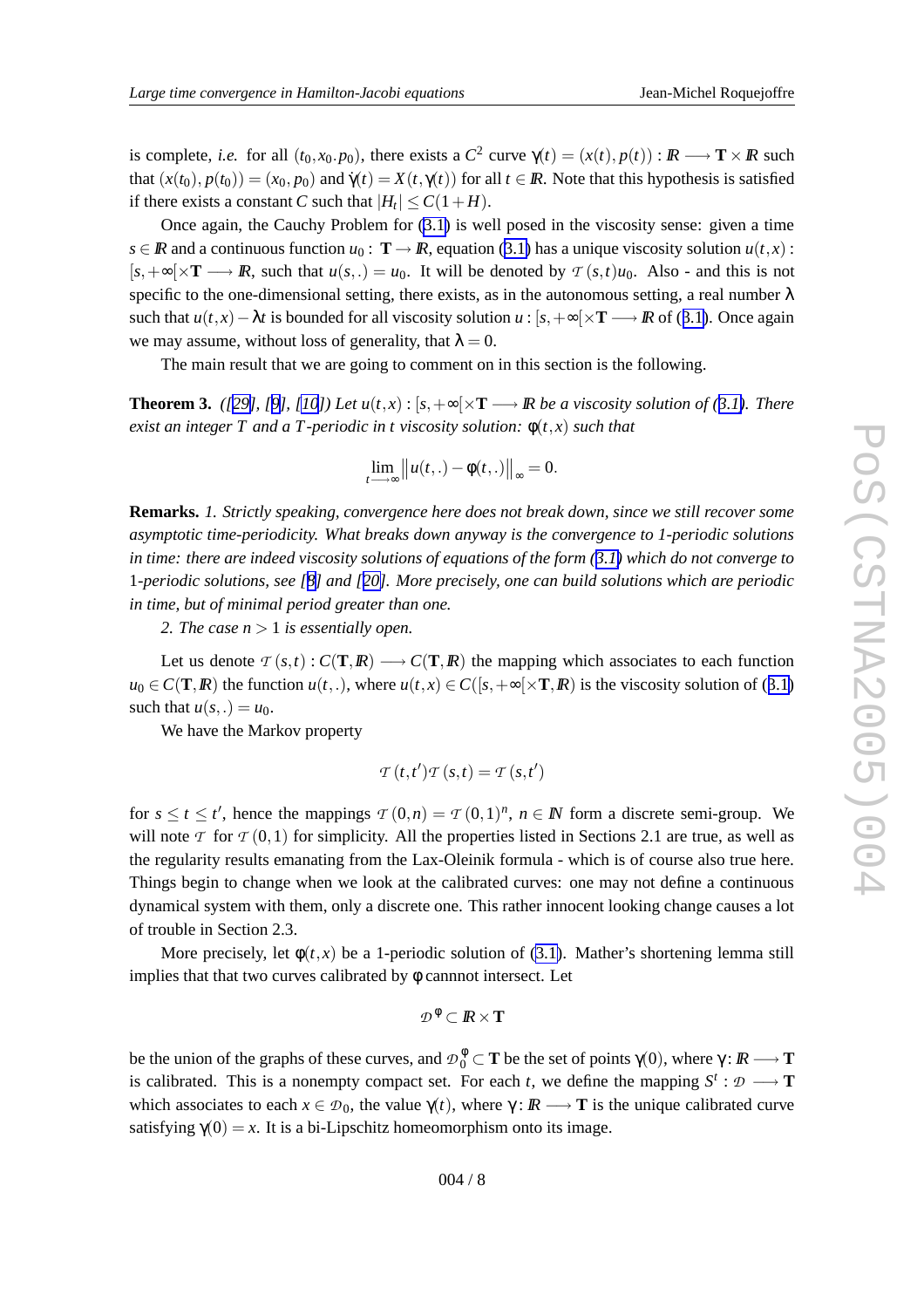Clearly,  $S^1$  is a homeomorphism of  $\mathcal{D}_0$ . Call it  $S^{\phi}$  - to emphasise its dependence on  $\phi$ . Let us note  $\mathcal{M}_0^{\phi}$  $\phi_0^{\phi}$  its  $\omega$ -limit. This is the closure in **T** the set of points  $x \in D_0^{\phi}$  which are the limit of a sequence  $(S^{\phi})^{n_k}(y)$  with  $y \in \mathcal{D}_0$  and  $n_k$  an increasing sequence of integers. The set  $\mathcal{M}_0^{\phi}$  $_{0}^{\varphi}$  is nonempty and compact. As in the preceding section, the objects constructed in this section depend on the periodic solution φ that was chosen in the beginning.

Now, what is left from Section 2 are Lemma [1](#page-5-0), Corollary 1 and Corollary [2](#page-5-0). Suffice it to say that their non-autonomous analogues hold; we are not going to re-state them here. Consequently , if  $\psi$  is another [1](#page-5-0)-periodic viscosity solution, Lemma 1 implies that the orbits of  $\mathcal{M}_{\psi}$  are calibrated by φ . It follows that the sets

$$
\mathcal{A} = \bigcap_{\phi} \mathcal{D}_{\phi}, \ \ \mathcal{M}_0 = \bigcap_{\phi} \mathcal{M}_{\phi}
$$

are not empty , where the intersection is taken on the set of 1-periodic viscosity solutions.

Let us denote by  $\mathcal T$  the map  $\mathcal T(0,1)$ . As in Section 2 we have the

**Theorem 4.** *M* <sup>0</sup> *is a uniqueness set in the following sense: the Dirichlet problem with unknown* φ *:*

 $\mathcal{T} \phi = \phi$  *on*  $\mathbf{T} \setminus \mathcal{M}_0$ ,  $\phi$  *imposed on*  $\mathcal{M}_0$ 

*has at most one solution.*

The problem is that, as opposed to Section 2, we do not have  $\tau(0,t)M_0 = M_0$  for  $t \in [0,1]$ - otherwise the question would be now settled. However, we may take advantage of the low dimension, and make use of Poincaré theory of homeomorphisms of the circle, see [[22\]](#page-13-0) for example. Recall that the map S is a homeomorphism of the closed set  $M_0$ ; hence it has a well defined rotation number  $\rho \in \mathbb{R}$ . Recall that this rotation number can be defined by lifting  $\mathcal{M}_0$  to the universal cover *IR* of **T**, as well as the map *S* into a map  $\tilde{S}$ . We set

$$
\rho=\lim_{n\to+\infty}\frac{\tilde{S}^nx}{n}
$$

for any  $x \in M_0$ . This number does not depend on the chosen point x, hence it only depends on the hamiltonian *H* .

Now, the proof of Theorem [3](#page-7-0) goes as follows. Let  $u(t, x)$  be an  $\omega$ -limit viscosity solution, and set

$$
\phi(t,x) = \liminf_{n \to +\infty} u(t+n,x)
$$

It all amouts to proving that  $u = \phi$  in the two cases  $\rho = 0$  and  $\rho$  irrational. Also, it is enough to prove equality on  $\mathcal{M}_0$ .

**Case [1](#page-5-0).**  $\rho = 0$ . In this case,  $M_0$  is a union of fixed points of  $S^1$ , and Lemma 1 finishes the proof. Notice that the case  $\rho$  rational  $\neq 0$  follows immediately: if  $\rho = \frac{p}{q}$ , with  $p \wedge q = 1$  the change of variable  $x \mapsto x - \frac{p}{q}t$  brings us back to a q-time peridodic Hamiltonian whose global minimizing curves ha v e zero rotation number .

**Case 2.** ρ is irrational. This time one has to use Corollary [2](#page-5-0) , in conjunction with the fact that there is a dense orbit of S in  $M_0$ . This last fact implies the uniqueness - up to the addition of constants -of 1-periodic solutions; see [\[15\]](#page-13-0), where this seems to have been first noticed.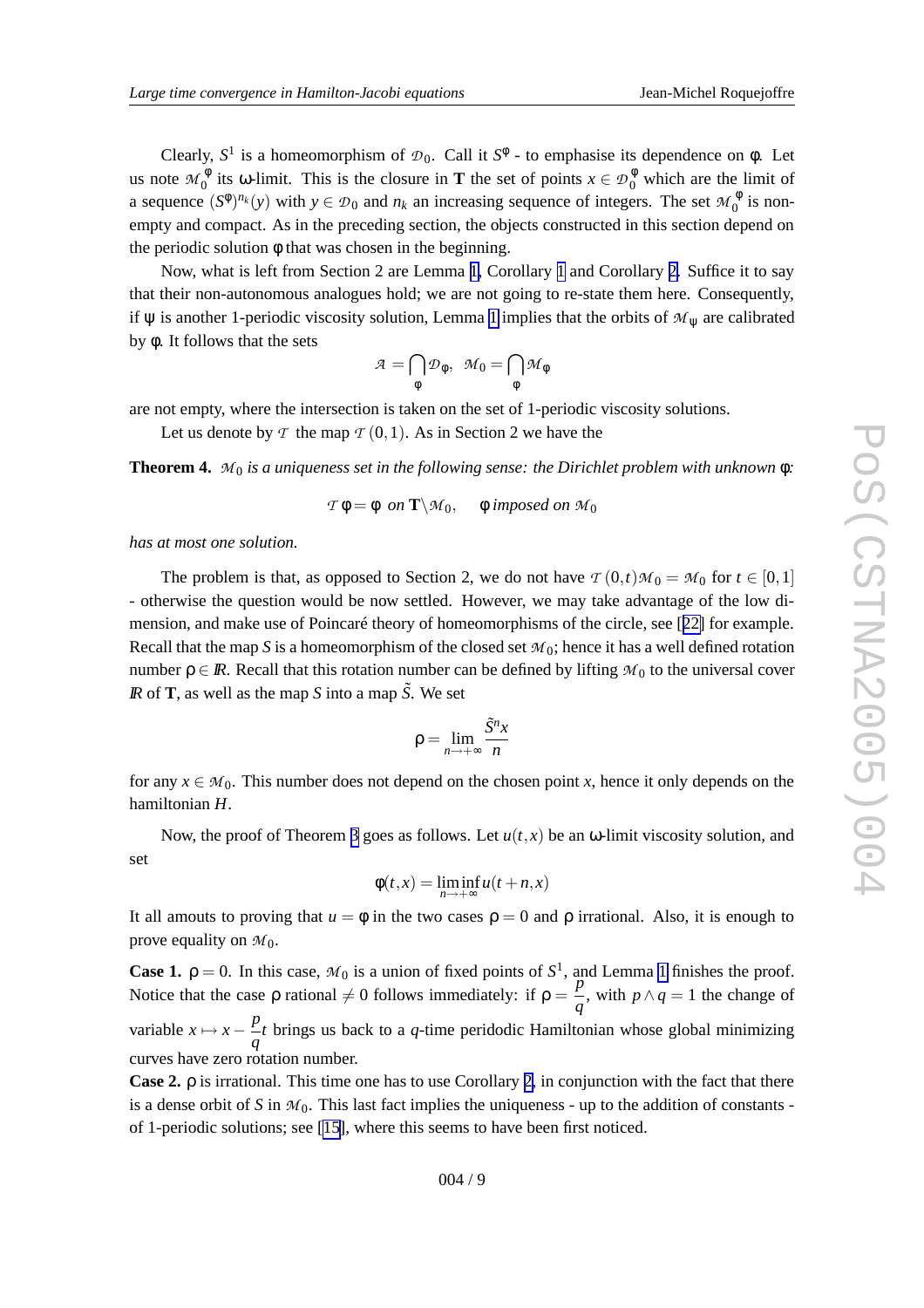#### <span id="page-9-0"></span>**3.2 Eikonal equations**

In the preceding section, we still had convergence respecting the structure and periodicity of the hamiltonian, but this is because strict convexity was still there. We are going to see in this section that the absence of strict convexity can have dramatic effets, and an instance is not to be sought for very far: consider the equation

 $u_t + |u_x + 1| = 1, \quad u(0, x) = \sin x.$ 

It is readily seen that the solution is  $u(t,x) = \sin(x-t)$ , which has no chance to converge to anything steady . This beautiful example is due to Barles and Souganidis [[7\]](#page-13-0).

We want here to discuss some 2D generalisations, and explain why - at least in the 2D case - we may end up with time-periodic solutions. Our moti vation here is the large time behaviour of 2D fronts propagating under eikonal equations, namely

$$
V_n = R(X),\tag{3.2}
$$

where  $V_n$  is the normal speed of the front at the point X and  $R: \mathbb{R}^N \to \mathbb{R}$  is a smooth,  $\mathbb{Z}^N$ -periodic function which is controlled from below by a positive constant. The underlying physics is a model of solid combustion in heterogeneous media where the flame front is assumed to propagate in  $\mathbb{R}^N$ with a periodic, space dependent normal velocity. Although extremely simple, this phenomenological model gives useful information, due to the lack of a definite burning rate theory in solid combustion. This type of models was already proposed by Landau in the 40's, in particular a simpler example when  $R$  is a constant: a weak formulation to study the simple Landau model was proposed in Barles [\[2\]](#page-12-0); it was based on the idea that the moving front can be identified as the 0-le vel set of the unique viscosity solution of an eikonal equation. This idea was first used for numerical computations by Osher and Sethian [[27](#page-14-0) ] who extended it to more general normal velocities (in particular curvature dependent ones). The theoretical basis of the so-called "level set approach" was set by Evans and Spruck [\[16\]](#page-13-0), Chen, Gig a and Goto [[13\]](#page-13-0).

In our case, the le vel set approach for (3.2 ) consists in solving the eikonal equation

$$
u_t + R(x)|Du| = 0
$$
 in  $(0, +\infty) \times \mathbb{R}^N$ , (3.3)

the flame front at time *t*, denoted by  $\Gamma_t$ , being identified as the 0-level set of  $u(t, \cdot)$ .

Equation (3.3) generates a nonlinear semigroup denoted by  $\mathcal{T}(t)$ , and the solution of the Cauchy problem for (3.3) is given by the following (completely degenerate, in view of the Lax-Oleinik formula) explicit formula:

$$
u(t,x) = \inf_{\gamma(t) = x, \ |\dot{\gamma}| \le R(\gamma)} u(0, \gamma(0))
$$
\n(3.4)

where  $\gamma$  is taken among all piecewise  $C^1$  curves.

Now, consider a vector  $p \in \mathbb{Z}^2$ ; in order to model a motion whose general direction of propagation is the vector  $p$ , we impose an initial data  $u_0$  to (3.3) which is of the form

$$
u_0(x) = p \cdot x + v_0(x)
$$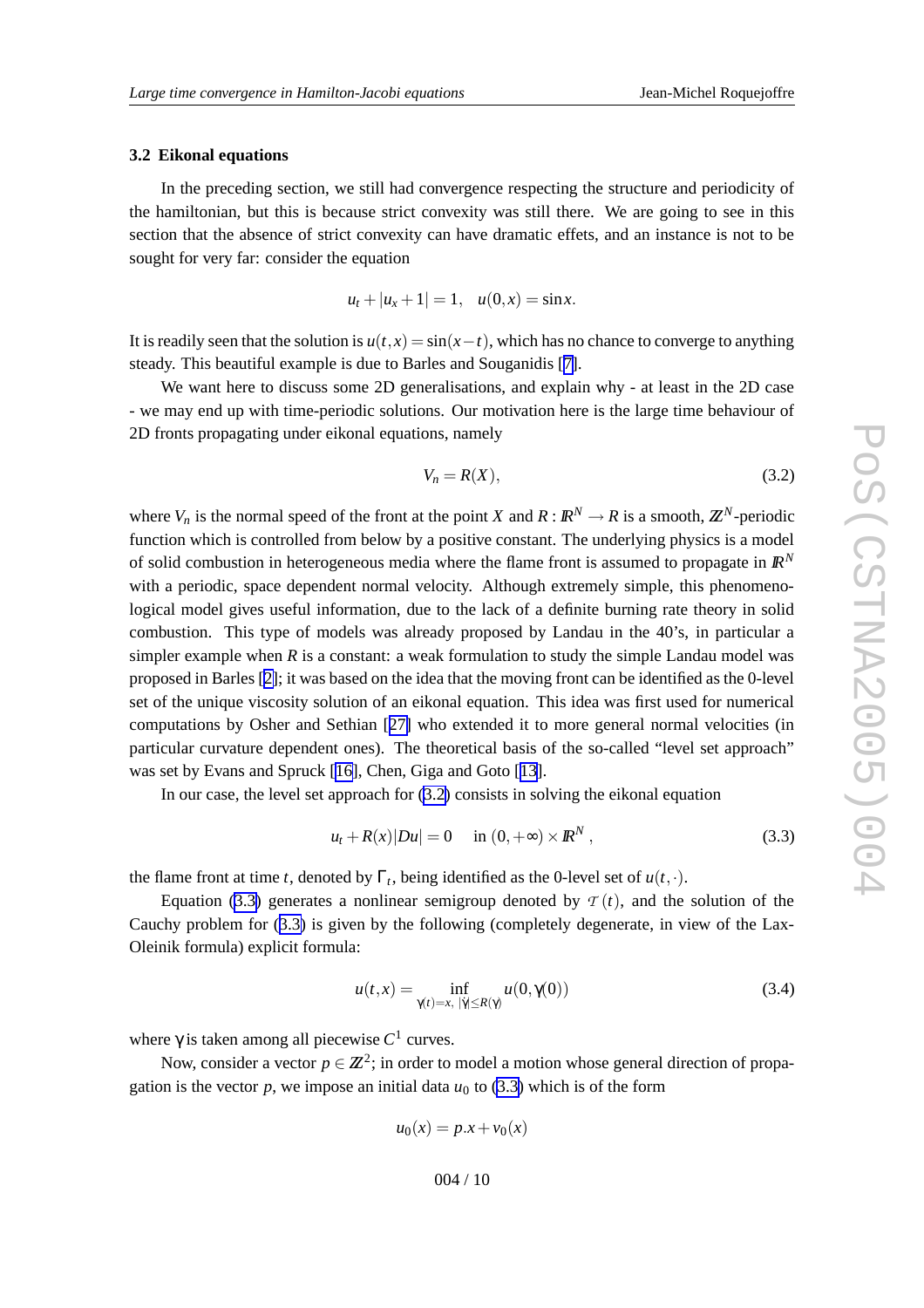where  $v_0$  is a bounded, continuous,  $\mathbb{Z}^2$ -periodic function. The corresponding solution  $u(t,x)$  of ([3.3](#page-9-0) ) has then the form

$$
u(t,x) = p.x - \bar{H}(p)t + v(t,x),
$$

where  $\bar{H}(p)$  is the constant  $\lambda$  of Section 2. The function v is  $\mathbb{Z}^2$ -periodic in x and solves

$$
v_t + R(x)|Dv + p| = \bar{H}(p) \quad \text{in } (0, \infty) \times \mathbb{R}^2
$$
  

$$
v(0, x) = v_0(x) \quad \text{in } \mathbb{R}^2.
$$
 (3.5)

Once again, Equation (3.5 ) generates a nonlinear , weakly contracting semigroup that is still denoted by  $\mathcal{T}(t)$ , in the space of  $\mathbb{Z}^2$  periodic functions. Notice that ([3.4](#page-9-0)) does not give any compactness, but an initially Lipschitz solution will remain uniformly Lipschitz - this is easily seen by first bounding  $u_t$ , then *Du*. Hence we may take  $\omega$ -limit sets in  $C(\mathbf{T}^2)$ . Choose a steady  $\mathbb{Z}^2$ -periodic solution  $\phi$  (3.5); we may trap  $v_0$  between  $\phi - C$  and  $\phi + C$ , where  $C > 0$  is a large enough constant: the maximum principle implies

$$
\forall t > 0, \quad \phi(x) - C \le v(t, x) \le \phi(x) + C.
$$

This last inequality already gi ves a nontrivial information, i.e: the asymptotic velocity of the front is  $\bar{H}(p)$ ; notice that it is valid in any space dimension. More specific to space dimension 2 is the

**Theorem [5](#page-13-0).** ([5]) There exists  $T(p) > 0$  such that, for every  $v_0 \in C_{per}$ , there is a function  $v_\infty(t, x)$ , which is  $T(p)$  periodic in time, and such that

$$
\lim_{t\to+\infty}\|\mathcal{T}(t)v_0-v_\infty(t,.)\|_\infty=0.
$$

**Outline of the proof.** A steady solution of (3.5) is a steady solution of

$$
H(x, D\phi) := R^{2}(x)|D\phi + p|^{2} - \bar{H}(p)^{2},
$$

and the hamiltonian *H* is strictly convex. Therefore an Aubry-Mather  $M_0$  set can be defined as in Section 2, and it is sufficient to study  $\tau(t)v_0$  on  $\mathcal{M}_0$ .

Next, we have a monotonicity formula similar to Lemma [1](#page-5-0):

**Lemma 2.** Let  $\gamma$ :  $\mathbb{R} \to M_0$  be calibrated by φ. Set

$$
\tilde{\gamma}(t)=\gamma(\frac{t}{2\bar{H}(p)}).
$$

*Then the function*

$$
t\mapsto v(t,\tilde{\gamma}(t))-\phi(\tilde{\gamma}(t))
$$

is nonincreasing on  $I\!R_+$ .

This lemma - and Corollary [1](#page-5-0) - is essentially what survives from Sections 2.1, 2.2 and 2.3: strict convexity is missing here. The only way we have to replace it, is a better knowledge of the dynamics of the extremals, which is a vailable in 2-D: see Bangert [[1](#page-12-0)].

**Remarks.** *1. Lemma 2 exactly accounts for whan happens in the Barles-Souganidis example: the* dynamics of the globally calibrated curves of  ${\mathcal M}_0$  dictates the dynamics of  ${\mathcal T}(t) v_0.$  in this particular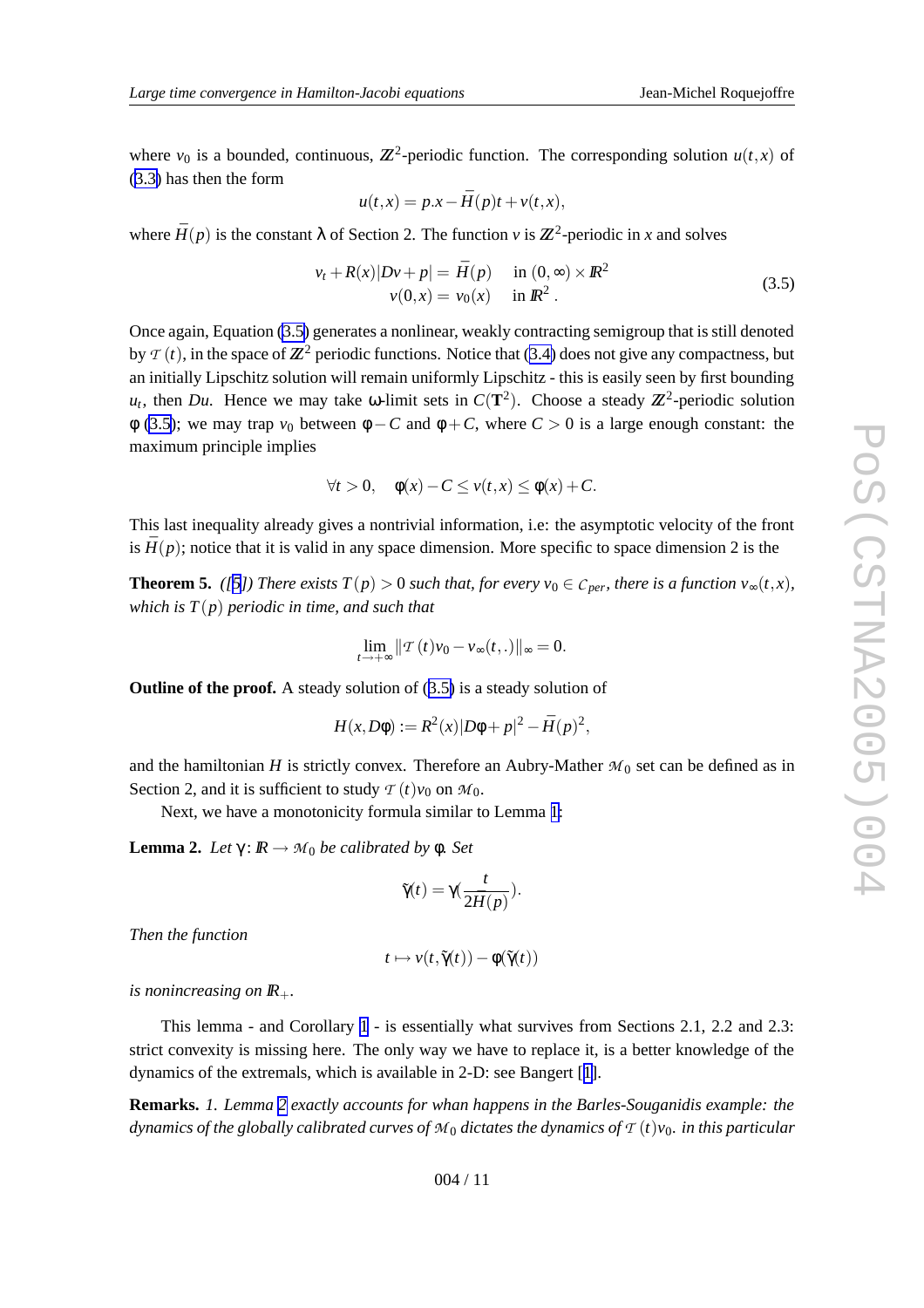<span id="page-11-0"></span>1D example,  $M_0$  is the whole circle, but is also made up of one orbit; the fact that it travels at *unit speed is then reflected in the periodicity of the initial datum, whic h eventually produces the observed time-periodicity.*

*2. A nontrivial example can be treated as follows: assume the existence of a strip - say,*  $[-\frac{1}{4},\frac{1}{4}]\times\mathbb{R}$  where the funtion R is very large - say,  $10^4$  times larger than in  $([-\frac{1}{2},\frac{1}{2}]\setminus[-\frac{3}{8},\frac{3}{8}])\times\mathbb{R}$ . *The orbits of*  $M_0$  *have zero rotation number, hence are 1-periodic. The function*  $T(t)v_0$  *becomes* asymptotically periodic of period  $2\bar{H}(p)$ .

Needless to say , the problem is once again essentially open in 3 space dimensions.

### **4. Unbounded solutions**

A natural question is to ask what is left from Section 2 if the periodicity assumption is removed. But then there is no real reason why  $(1.4)$  $(1.4)$  $(1.4)$  should have bounded solution for any kind of  $\lambda$ . The correct place where to look for solutions is then the space of Lipschitz solutions, as easily seen on the trivial example

$$
u_t + u_x^2 = 0, \quad x \in \mathbb{R}.
$$

It is seen by inspection that [\(1.4](#page-1-0) ) has Lipschitz continuous - but unbounded - solutions as soon as  $\lambda \geq 0$ ; the particular case of  $\lambda = 0$  yielding solutions that are additionally bounded. This phenomenon is general, and our starting point is to find the correct analogue of the Lions-Papanicolaou-Varadhan Lemma. In this section, we will be interested in the Hamilton-Jacobi equation

$$
u_t + H(x, Du) = 0; \quad x \in \mathbb{R}^n \tag{4.1}
$$

and the corresponding ergodic problem is

$$
H(x, Du) = \lambda; \quad x \in \mathbb{R}^n. \tag{4.2}
$$

**Proposition 3.** ([\[6\]](#page-13-0),[[19\]](#page-13-0)) Assume that H is bounded, uniformly continuous on  $\mathbb{R}^n \times B(0,R)$  for any  $R > 0$ ; and assume that it is coercive. Then there exists  $\lambda_{min} \in \mathbb{R}$  such that for any  $\lambda \ge \lambda_{min}$ , *there exists a Lipschitz continuous solution of (4.2).*

We notice that there is no need of any kind of convexity in this result, which can be proved by a standard approximation argument.

The trouble is that now, there are a lot of ergodic constants; hence a solution of (4.1) need not be ergodic anymore. This fear is confirmed by the following construction, detailed in [[6\]](#page-13-0): take  $n = 1$ , and  $H(x, p) = p^2$ . Let  $(a_n)_{n \in \mathbb{N}}$  be a strictly increasing sequence of non-negative real numbers such that

$$
\lim_n \frac{a_{n+1}}{a_n} = +\infty.
$$

We consider the Lipschitz continuous initial data  $u_0$  defined in the following way

$$
u_0(y) = 0 \quad \text{for } y \le a_0,
$$

and for any  $k \in \mathbb{N}$ 

$$
u'_0(y) = \begin{cases} 0 & \text{if } y \in (a_{2k+1}, a_{2k+2}), \\ -1 & \text{if } y \in (a_{2k}, a_{2k}). \end{cases}
$$

It then occurs that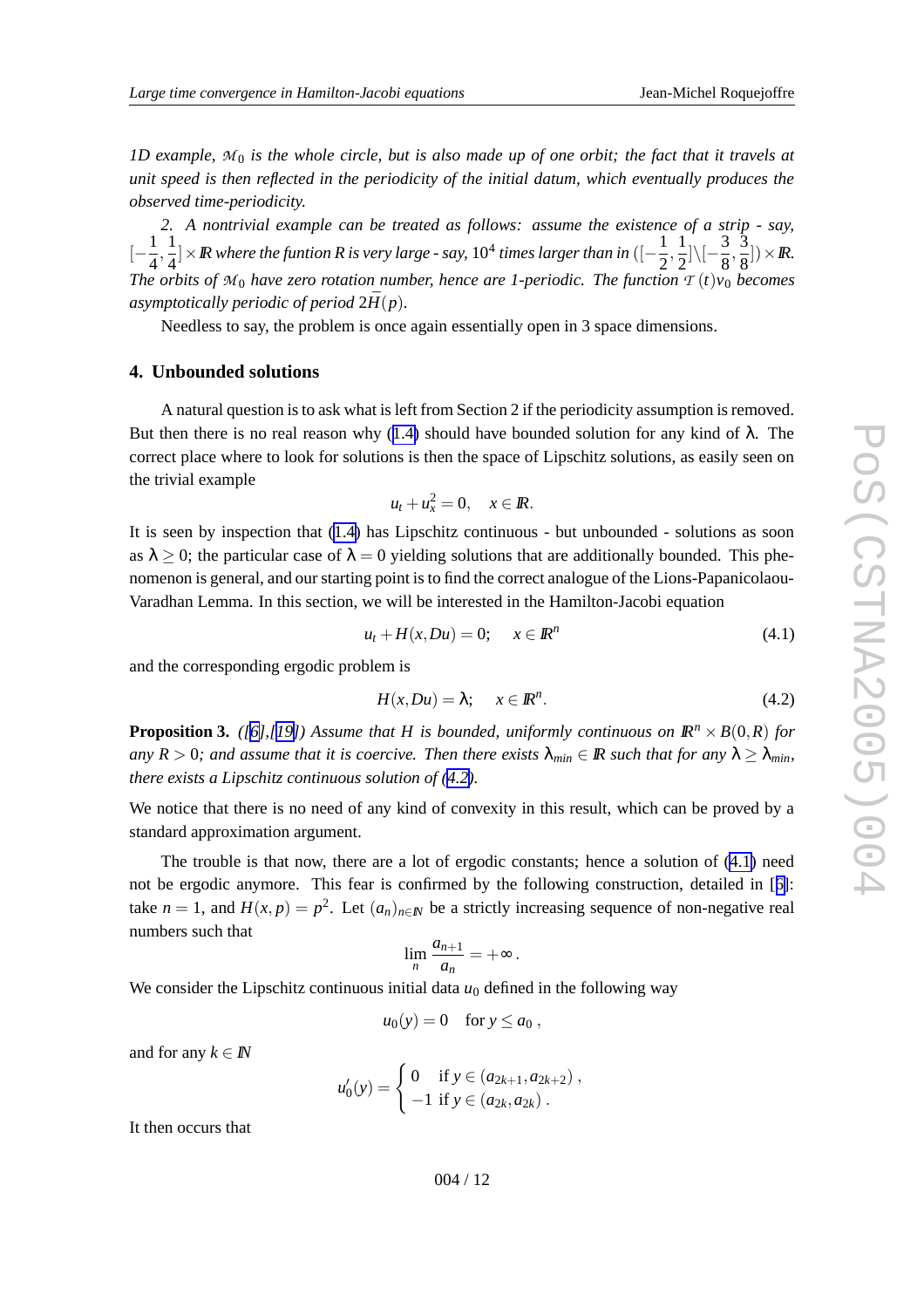<span id="page-12-0"></span>**Proposition 4.** There are two sequences increasing to  $+\infty$ :  $(t_n)_n$  and  $(t'_n)_n$  such that

$$
\lim_{n \to +\infty} \frac{u(t_n, 0)}{t_n} = 0, \quad \lim_{n \to +\infty} \frac{u(t'_n, 0)}{t'_n} = \frac{3}{2}.
$$

A very interesting open problem is to provide a general description of this loss of ergodicity . We believe that a mixing phenomenon occurs, as for instance in Hamel-Nadirashvili [[21](#page-13-0)] for the Fisher-KPP equation. As a consequence the theory in that case is far from complete, and some progress is to be expected. In particular , uniqueness conditions for ([4.2](#page-11-0) ) are far from being clear , and it would be desirable to investigate this question, before significant progress for the general theory of ([4.2](#page-11-0) ) is made.

An perhaps more accessible question is: what set of reasonable assumptions can guarantee convergence? Here are tw o results, taken from [[6\]](#page-13-0).

**Theorem 6.** *Assume that the assumptions of Proposition 4 hold and that H is strictly convex in p. If the initial data u* <sup>0</sup> *satisfies*

$$
\lim_{|x| \to +\infty} (u_0(x) - \phi(x)) = 0,
$$
\n(4.3)

 $w$  *kere*  $\phi$  :  $\mathbb{R}^n \to \mathbb{R}$  *is a solution of* ([4.2](#page-11-0)) *for some*  $\lambda > \lambda_{min}$  *then we have* 

 $u(x,t) + \lambda t \rightarrow \phi(x)$  *locally uniformly in*  $\mathbb{R}^n$  *as*  $t \rightarrow +\infty$ *.* 

The proof relies on the fact that the curves  $\gamma_t$  calibrated by *u* on the interval  $[0, t]$  satisfy

$$
\lim_{t\to+\infty}|\gamma_t(0)|=+\infty
$$

,

in obvious contrast with what happens in the periodic case - at least with Hamiltonians of the form  $p^2 - f(x)$ . It would be very interesting to try to relax (4.3).

The next and final result is a Liouville type theorem, about time-global solutions of ([4.1\)](#page-11-0).

**Theorem 7.** *Assume the assumptions of Proposition 4 hold and that H is strictly convex in p.* Consider  $u(t,x)$  a time-global - i.e. defined for all  $t \in \mathbb{R}$  - solution of ([4.1\)](#page-11-0), for which there exists  $\lambda \geq \lambda_{min}$  and a solution  $\phi$  of [\(4.2](#page-11-0)) such that  $(t, x) \mapsto u(t, x) - \lambda t - \phi(x)$  is bounded on  $\mathbb{R} \times \mathbb{R}^n$ . *Then there is a constant*  $C \in \mathbb{R}$  *such that*  $u(t,x) = \lambda t + \phi(x) + C$ .

The proof relies on PDE arguments of the type [[7](#page-13-0)]. We do not kno w a dynamical systems proof of it.

Once again, it would be interesting to find conditions close to necessary and sufficient such that Theorem 7 holds.

### **References**

- [1] V . B A N G E R T , *Mather sets for twist maps and geodesics on tori* , Dynamics reported, **1** , pp. 1-56, Dynam. Reported, Ser. Dynam. Systems Appl., Wiley, Chichester, 1988.
- [2] G . B A R L E S , *Remark on a flame propagation model* , Rapport INRIA, **464** (1985).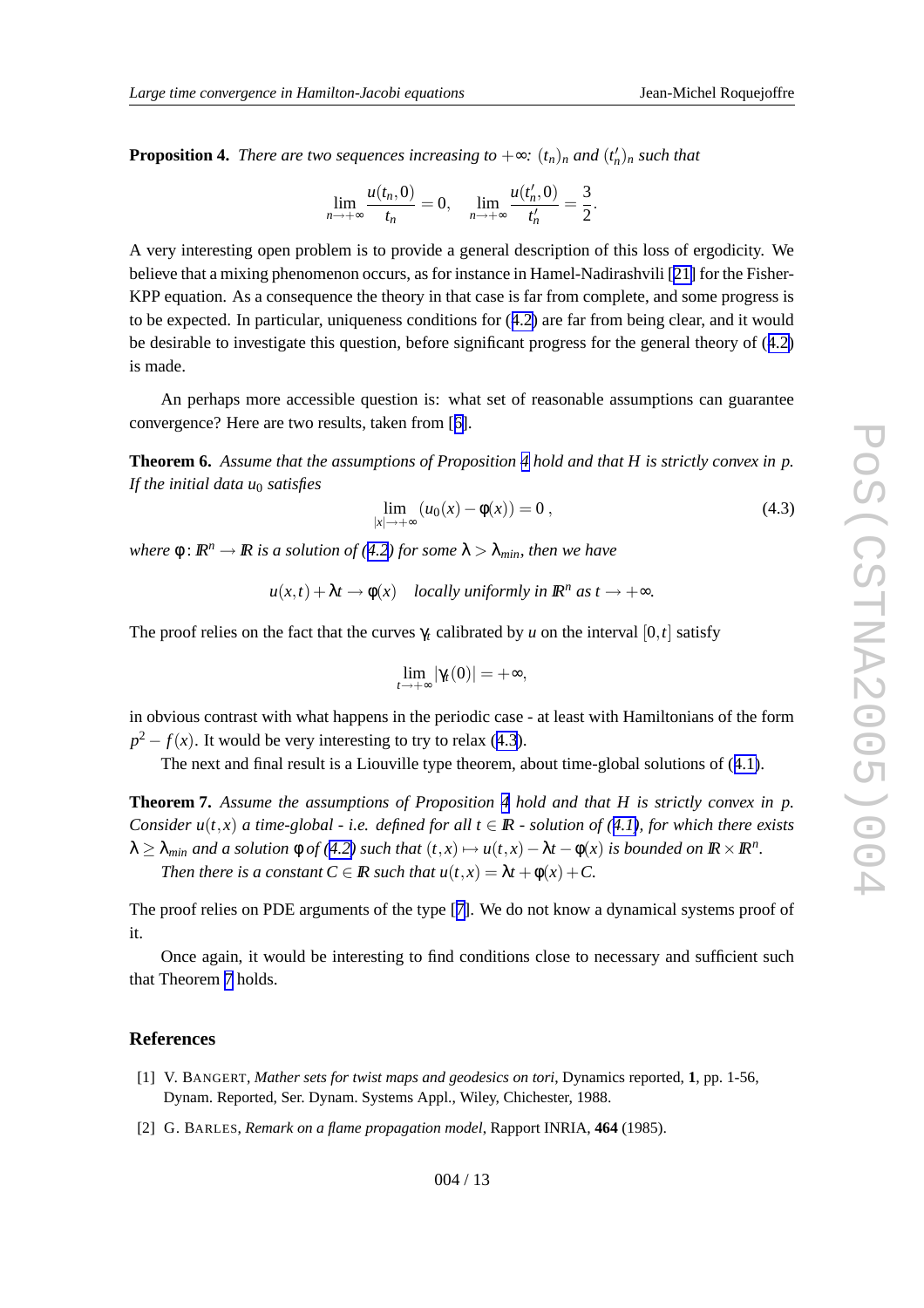- <span id="page-13-0"></span>[3] G. BARLES, SOLUTIONS DE VISCOSITÉ DES ÉQUATIONS DE HAMILTON-JACOBI. Collection "Mathématiques etApplications" of SMAI, n°17, (1994), Springer-Verlag.
- [4] G. BARLES, B. PERTHAME, Discontinuous solutions of deterministic optimal stopping time problems, M2AN, **21** (1987), 557–579.
- [5] G. BARLES, J.-M. ROQUEJOFFRE, Large time behaviour of fronts governed by eikonal equations, Interfaces Free Bound. **5** (2003), pp. 83–102.
- [6] G . B A R L E S , J . M . R O Q U E J OFF R E , *Ergodic type problems and larg e time behavior of solutions of Hamilton-Jacobi Equations in an unbounded framework,* Comm. Partial Diff. Eq., to appear .
- [7] G . B A R L E S , P . E . S O U G A N I D I S , *On the larg e time behaviour of solutions of Hamilton-Jacobi equations,* SIAM J. Math. Anal. 31, **4** (2000), 925–939.
- [8] G . B A R L E S , P . E . S O U G A N I D I S , *Some counterexamples on the asymptotic behaviour of the solutions of Hamilton-Jacobi equations,* C. R. Acad. Sci., Paris, Série I, **330** , (2000), 963–968.
- [9] P . B E R N A R D , *Connecting orbits of time dependent Lagrangian systems.* Ann. Inst. Fourier **52** (2002), 1533–1568.
- [10] P. BERNARD, J.-M. ROQUEJOFFRE, Convergence to Time-Periodic Solutions in Time-Periodic *Hamilton-Jacobi Equations on the Circle* , Comm. Partial Diff. Eq., **29** (2004), pp. 457 - 469.
- [11] L . A . C AFF A R E L L I , R . D E L A L L AV E , *Planelik e minimizers in periodic media* , Comm. Pure Appl. Math. **54** (2001), pp. 1403-1441.
- [12] L.A. CAFFARELLI, P.E. SOUGANIDIS, L. WANG, *Homogenisation of fully nonlinear, uniformly elliptic and parabolic partial differential equations in stationary ergodic media* , Comm. Pure Appl. Math., **58** (2005), pp. p 319-361.
- [13] Y . G . C H E N , Y . G I G A A N D S . G O T O , *Uniqueness and existence of viscosity solutions of generalized mean curvature flow equations* , J. Diff. Geom. **33** (1991), 749–786.
- [14] A . D AV I N I , A . S I C O N O LFI , *A generalised dynamical approac h to the larg e time behaviour of solutions of Hamilton-Jacobi equations,* preprint.
- [15] W . E , *Aubry-Mather theory and periodic solutions of the forced Burgers equation* , Comm. Pure Appl. Math. **52** (1999), 811–828.
- [16] L . C . E VA N S , J . S P R U C K , *Motion of level sets by mean curvature I* , J. Diff. Geom. **33** (1991), 635–681.
- [17] A . F AT H I , *Théorème KAM faible et théorie de Mather sur les systèmes lagrangiens,* C. R. Acad. Sci. Paris, Série I, **324** (1997), 1043-1046.
- [18] A . F AT H I , *Sur la convergence du semi-groupe de Lax-Oleinik.* C. R. Acad. Sci., Paris, Série I, **327**,(1998), 267-270.
- [19] A . F AT H I , E . M A D E R N A , *Weak KAM theorem on non compact manifolds* , to appear in NoDEA.
- [20] A . F AT H I , J . N . M AT H E R , *Failure of convergence of the Lax-Oleinik semi-group in the time-dependent case ,* Bull. Soc. Math. France, **128** (2000), 473-483.
- [21] F . H A M E L , N . N A D I R A S H V I L I , *Travelling waves and entire solutions of the Fisher-KPP equation in IR N* , Arch. Ration. Mech. Anal. **157** (2001), pp. 91–163.
- [22] A. KATOK, B. HASSELBLATT, *Introduction to the modern theory of dynamical systems.* Encyclopedia of Mathematics and its Applications, 54. Cambridge Uni versity Press, Cambridge, (1995).